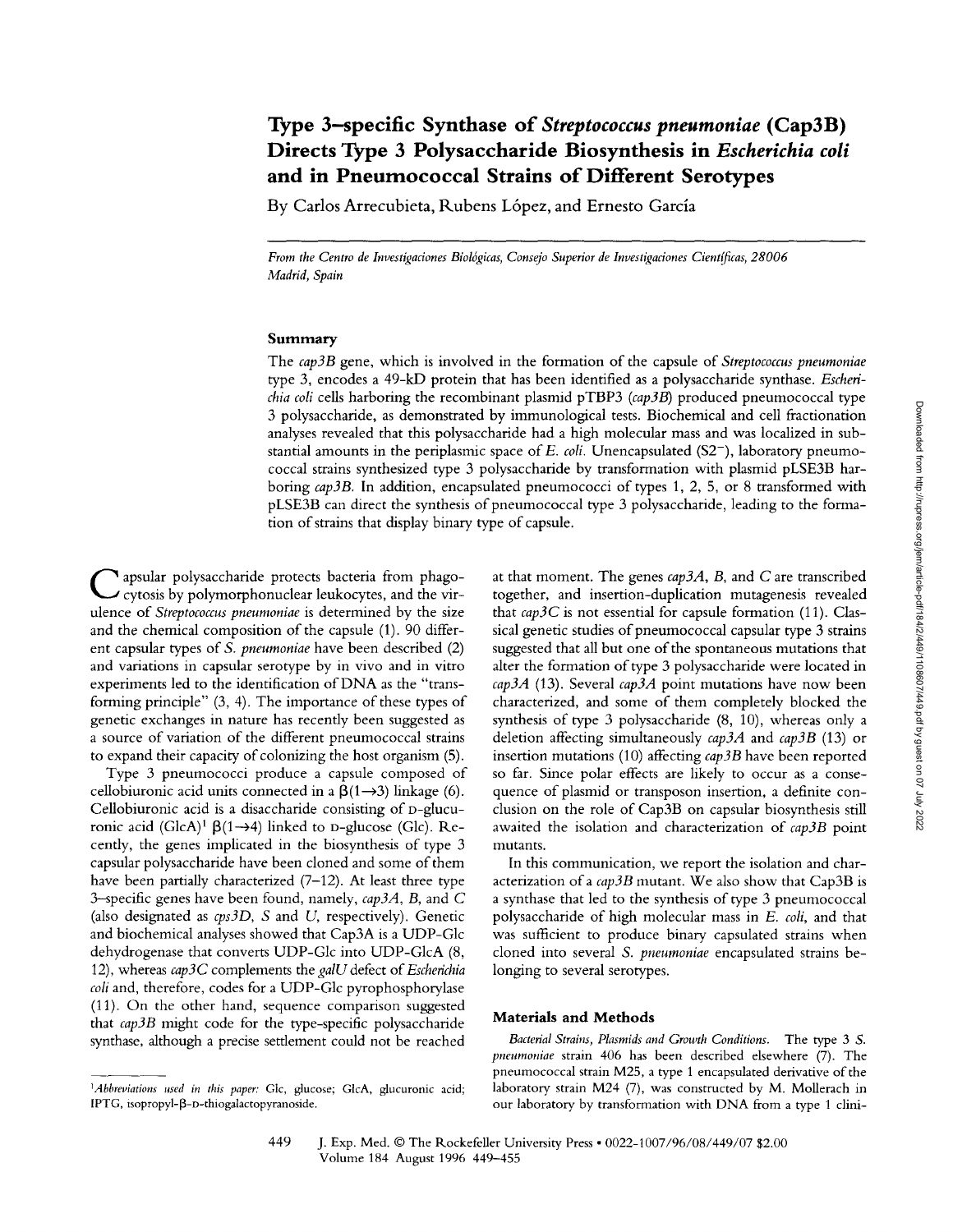cal isolate of *S. pneumoniae.* Other pneumococcal strains were clinical isolates belonging to serotypes 2 (15783/94), 5 (8595/95), and 8 (6028), and were provided by A. Fenoll from the Spanish Reference Laboratory for Pneumococci (Instituto de Salud Carlos III, Majadahonda, Madrid). The unencapsulated S3<sup>-</sup> strain NR3-10 is a spontaneous mutant of the pneumococcal strain NS3-1 (8), isolated as described elsewhere in detail (7). Two nonencapsulated  $(S2<sup>-</sup>)$  mutants used in some experiments were the laboratory strains Mll and M31 (14). These strains were late descendants of the strain R36A (4). *S. pneumoniae* strains were grown in liquid C+Y medium (7) or on reconstituted tryptose blood agar base plates (Difco Laboratories, Detroit, MI) supplemented with 5% (vol/vol) defibrinated sheep blood. Serotyping was carried out by the "Quellung" reaction with type-specific antisera purchased from the Staten Seruminstitut (Copenhagen, Denmark) (15). The same antisera were used for other immunological techniques (see below). *E. coli* strains BL21(DE3) (16), C600 (17), and DH10B (F' mcrA  $\Delta$ (mrr hsdRMS-mcrBC)  $\phi$ 80dlacZ $\Delta$  M15  $\Delta$ lacX74 deoR recA1 araD139  $\Delta$ (ara-leu)7697 galU galK  $\lambda^-$  rpsL *endA I nupG)* (Life Technologies) were used as hosts for recombinant plasmids and grown in LB medium (17). Plasmids pLysS (16), pT7-7 (18), pLSE1 (19), and pKER2, pKER22, and pKER23 (8) have been already described.

*DNA Manipulation, Plasmid Construction, and Genetic Transformation.* Preparation of plasmid DNA, digestion with restriction endonucleases, ligation reactions, and agarose gel electrophoresis followed standard procedures (17). PCR amplification of *cap3B*  was performed by using 2 U of *Taq* polymerase (Perkin-Elmer Cetus Corp., Norwalk, CT), 10 ng of plasmid pKER2, 1  $\mu$ M of each synthetic oligonucleotide primer,  $250 \mu M$  of each dNTP, and  $5$  mM MgCl<sub>2</sub> in the buffer recommended by the manufacturers. Amplification was achieved with a cycle of 3 min denaturation at  $95^{\circ}$ C, 2 min annealing at  $69^{\circ}$ C, and 5 min polymerase extension at 72°C, repeated 40 times with a final 6-min extension at 72°C and slow cooling to 4°C with a Gene ATAQ controller (Pharmacia LKB, Piscataway, NJ). The following synthetic oligonucleotides were used: PCAP3B (5'-CTATACACGCGATT-CATATGGCAGAG-3') and PCAP21 (5'-GTGTGCCCAGCC-CTGCAGC-3'); the underlined sequence indicates restriction site for *NdeI.* Transformation of competent cells of *S. pneumoniae*  (19) and *E. coli* (17) have been described. Before addition of transforming DNA, clinical isolates of *S. pneumoniae* were incubated with a crude preparation of competence factor, as previously reported (20). Transformants of *S. pneumoniae* and *E. coil*  obtained with plasmids derived from pLSE1 were selected by plating with lincomycin (1  $\mu$ g/ml), or erythromycin (500  $\mu$ g/ ml), respectively. When pT7-7 or its derivative pTBP3 (see below) were used as donor DNAs, *E. coli* BL21(DE3)pLysS transformants were scored on LB agar plates containing chloramphenicol (20  $\mu$ g/ml) and ampicillin (75  $\mu$ g/ml). DNA sequencing was carried out with appropriate oligonucleotides with an Abi Prism 377 DNA Sequencer (Perkin-Elmer Cetus).

*Characterization of Capsular Polysaccharide.* Highly purified pneumococcal polysaccharides were prepared essentially as described elsewhere (15). Briefly, exponentially growing cultures of *S. pneu* $m$ oniae in  $C+Y$  medium were lysed by the addition of 1% sodium deoxycholate (final concentration) and incubation at  $37^{\circ}$ C for 30 min. When *lytA* mutants were used, cells were incubated with 5  $\mu$ g/ml of LytA pneumococcal autolysin (6 × 10<sup>5</sup> U/mg) for 30 min at 37°C before the addition of sodium deoxycholate. The lysate was acidified with acetic acid (0.5% final concentration) and heated to boiling point. After cooling, the mixture was neutralized with NaOH and deproteinized with chloroform/isoamyl alcohol (24:1). The polysaccharide was precipitated by adding 2 vol of cold absolute ethanol. After standing overnight at  $4^{\circ}$ C, the precipitate was recovered by centrifugation (10,000 g for 30 min), washed once with 96% ethanol, twice with diethyl ether, and dried at 65°C. The polysaccharide was dissolved in distilled water and deproteinized again twice with phenol/chloroform/isoamyl alcohol (25:24:1) and once more with chloroform/isoamyl alcohol. Afterwards, the aqueous phase received sodium acetate (final concentration  $= 5\%$ ), and the polysaccharide was precipitated with half its volume of isopropanol. After standing overnight at 4°C, the polysaccharide was washed as described above, dried, and dissolved in distilled water. For rapid, crude preparations of pneumococcal polysaccharides, 1.5 ml of late exponentially growing cultures of *S. pneumoniae* were treated as described above, except that the deproteinization step was excluded, and the polysaccharide was precipitated only once with absolute ethanol and dissolved in  $100~\mu l$  of distilled water.

The uronic acid content of the purified type 3 polysaccharide was measured by the carbazole assay (21) with glucuronic acid as the standard. The mass of the polymers was determined by gel filtration (22) with Sepharose CL-4B (Pharmacia Biotech, Uppsala, Sweden). Double-diffusion experiments were performed on 0.7% agarose-coated microscope slides as previously described (23). To estimate the amount of type 3 polysaccharide present in a sample, 5 µl of serial dilutions of the extract and known amounts of purified polysaccharide were analyzed by immunodiffusion against  $5 \mu$ l of the same batch of type 3 antiserum. In these experimental conditions,  $0.25 \mu g$  of type 3 polysaccharide is enough to give a tiny but still visible precipitation band after overnight incubation.

*Miscellaneous Techniques.* SDS-PAGE was carried out as described by Laemmli (24). After SDS-PAGE, proteins were blotted onto a polyvinylidene dittuoride membrane (Immobilon-pSQ; Millipore Corp., Bedford, MA), and stained briefly with amido black (Sigma Immunochemicals, St. Louis, MO). Subsequently, the desired band was cut and the NH<sub>2</sub>-terminal amino acid sequence was determined as described elsewhere (25). Preparation of spheroplasts and fractionation of *E. coli* cells were carried out as previously described (26).

#### **Results**

*cap3B Is hwolved in Capsular Biosynthesis.* We reported previously the isolation of 12 spontaneous  $S3^-$  strains that were characterized as *cap3A* mutants on the basis of transformation to the smooth phenotype with the wild-type *cap3A* gene (8). In a subsequent round of isolation of rough mutants, however, one of them (strain NR3-10) was not transformed to the  $S3^+$  phenotype by the  $cap3A^+$  allele, and was studied in detail. When the *cap3B* gene of the wild-type strain 406 was amplified by PCR and used to transform competent NR.3-10 cells, fully capsulated transformants were obtained (Fig. 1). The mutation could be mapped more accurately by transformation experiments with different restriction fragments of *cap3B*. Sequence analysis of the PCR.-amplified *cap3B* allele of NR3-10 revealed the insertion of an additional single base (T) in a preexistent run of six T's and close to the 5' end of the wild-type gene, causing the appearance of a termination codon (TAA) some 50 nucleotides downstream of the insertion. To exclude the possibility of an artifact introduced during the PCR amplification, several PCR rounds were carried out,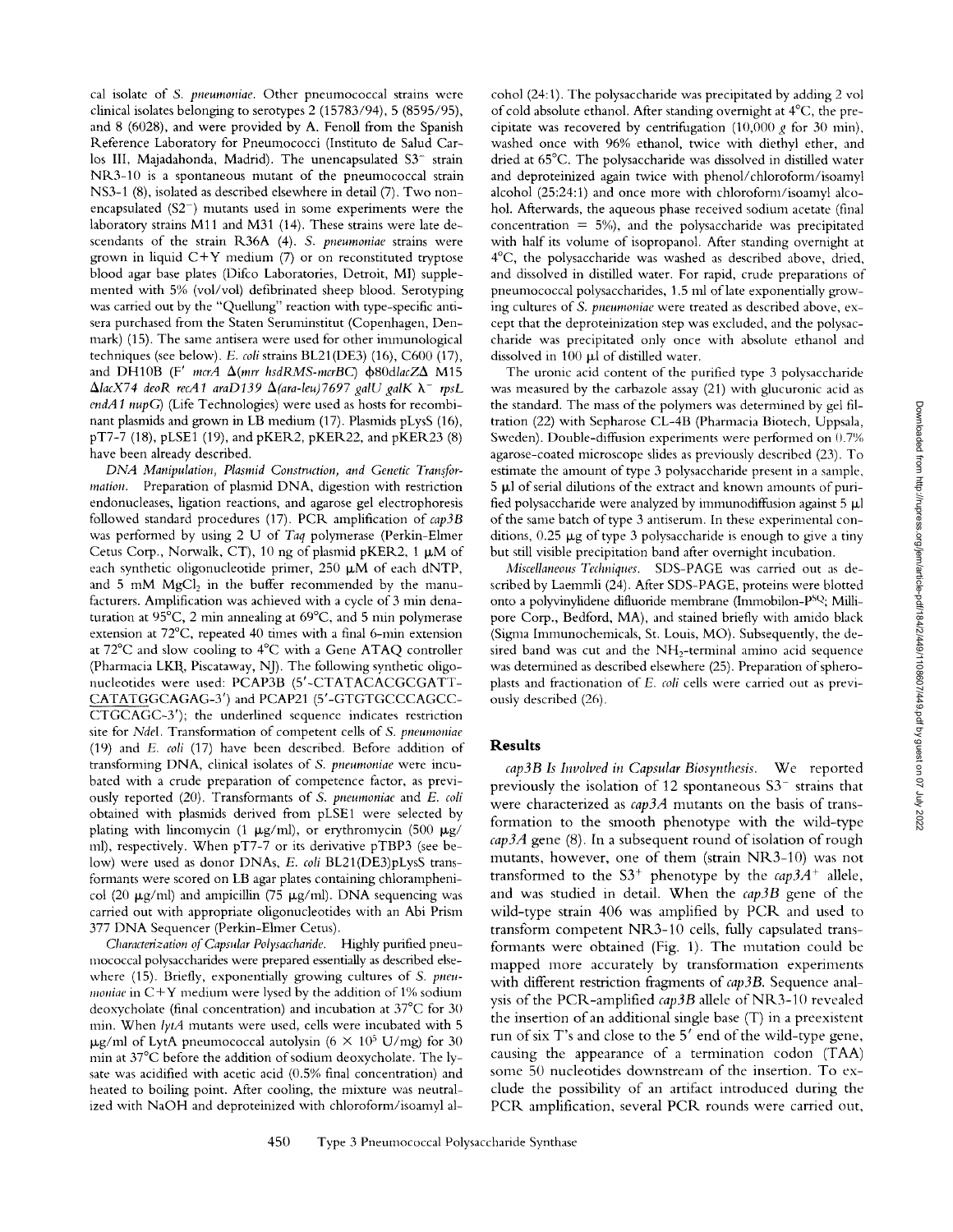

and the corresponding products were sequenced. In addition, the sequence previously reported for the wild-type gene (11) was fully confirmed by direct sequencing of the PCR-amplified *cap3B* gene of the 406 strain. These results taken together demonstrated that Cap3B directly participates in the synthesis of type 3 pneumococcal polysaccharide.

The frameshifting that originated in the strain NR3-10 should cause the synthesis of a truncated, and possibly inactive, Cap3B protein. Nevertheless, a closer inspection of NR3-10 revealed the presence of a small amount of type 3 capsular polysaccharide  $(\sim)10\%$  of that found in the wildtype strain; not shown). This finding might be explained as the result of the slippage of one nucleotide during translation of the mRNA of the mutant strain, as already described for several genes in other species (27).

**Figure** 1. Partial restriction map, genetic organization of the *cap3ABC* operon, and characterization of the NR3-10 *cap3B* mutant strain. (A) Only those restriction sites that are pertinent to this work are indicated. A, Accl; H, HindlII; M, Munl; P, Pvull; *Ps,*  PstI; S, ScaI. Triangles indicate the location and direction of the oligonucleotide primers PCAP3B  $($  $\blacktriangleright)$  and PCAP21  $(D)$ .  $(B)$  Transformation experiments to the capsulated  $S3<sup>+</sup>$  phenotype. Competent cells of the *cap3B* mutant (NR3-10) were incubated with DNA fragments, either PCR amplified or isolated from an agarose gel after digestion with a restriction endonuclease *(open bars)* or plasmids. Formation (or not) of S3<sup>+</sup> transformants is indicated by  $+$  (or  $-$ ). (C) The nucleotide sequence of the relevant region of the *cap3B*<sup>+</sup> allele (strain 406) and of the mutant NR3-10 are indicated. Numbers in parenthesis indicate the nudeotide position taking as  $+1$  the first nucleotide of the ATG start codon of the *cap3B* gene (11).

*Cloning and Expression of cap3B in E. coli.* Several groups have experienced severe difficulties in cloning the functional pneumococcal genes in *E. coli.* In particular, expression of *cap3B* in *E. coli* was lethal to the host and, consequently, characterization of the enzyme could not be achieved (10). To overcome this problem, we tried to clone *cap3B* under the control of the T7 promoter as shown in Fig. 2. In short, a DNA fragment containing *cap3B*  was amplified by PCR using plasmid pKER2 and the oligonucleotides PCAP3B and PCAP21 as primers. After digestion with NdeI (a target site engineered in PCAP3B) and PstI, the *cap3B* gene was ligated to pT7-7 previously digested with the same enzymes, introduced by transformation into *E. coli* DH10B, and the recombinant plasmid pTBP3 was isolated from one chloramphenicol/ampicillin-



451 Arrecubieta et al.

**Figure** 2. Schematic representation of the expression plasmids pTBP3 and pLSE3B. Triangles represent the location and orientation of the oligonucleotides primers, as described in the legend to Fig. 1. The PCAP3B primer includes the NdeI (N) restriction site. E, EcoRI; H, HindIII; P, PvuII; Ps, PstI. *bla*, Em and Tc represent the genes encoding the ampicillin-, erythromycin/lincomycin-, and tetracycline-resistance traits, respectively (19).  $\phi$ 10 indicates the promoter of the gene 10 of T7 bacteriophage recognized by the T7 RNA polymerase.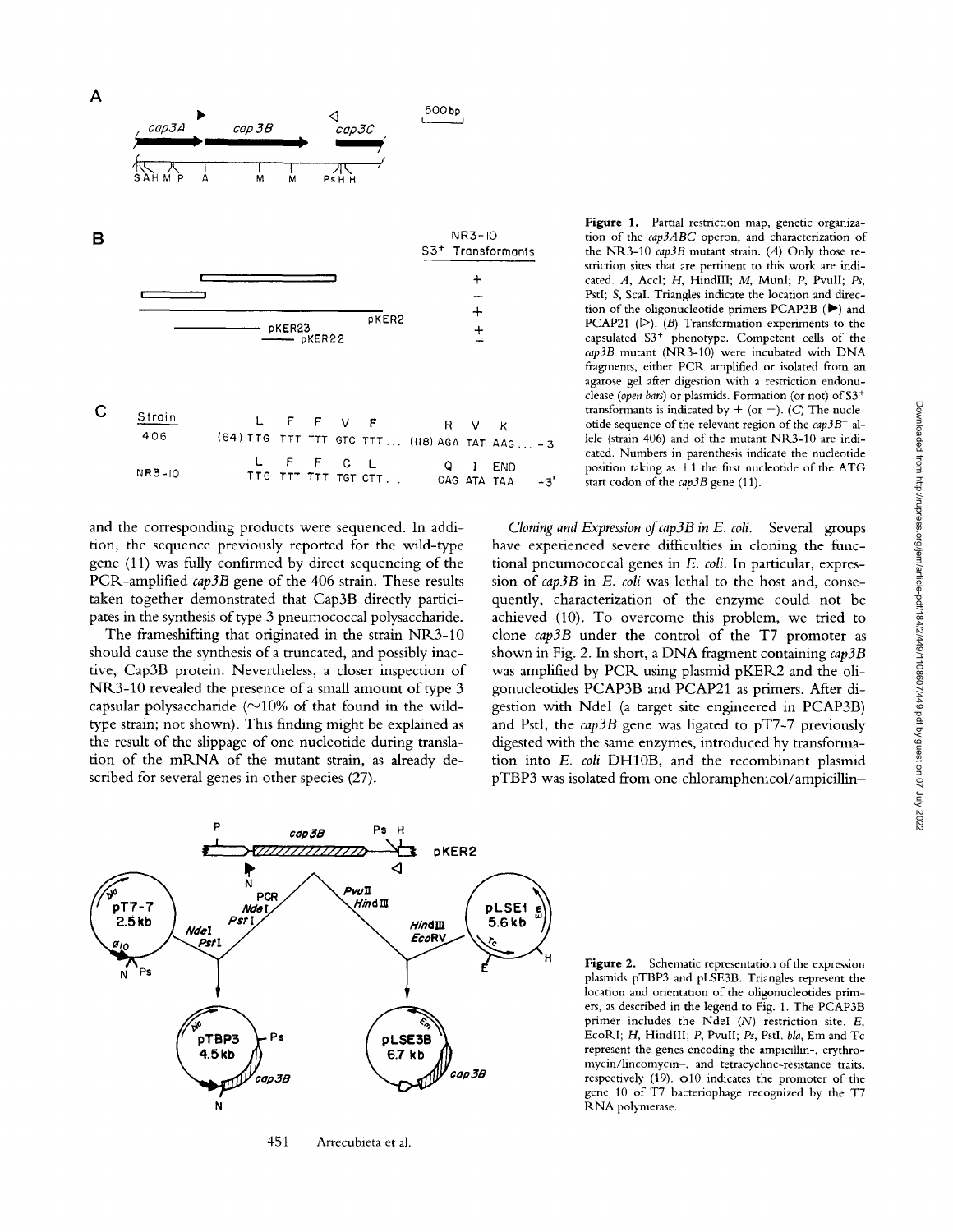resistant clone and used to transform *E. coli* BL21(DE3) pLysS. The presence of pLysS was an absolute requirement for successful transformation with pTBP3, since preliminary experiments using the *E. coli* strain BL21(DE3) did not yield any transformants (not shown). To clone *cap3B*  into pLSE1, a plasmid able to replicate both in *E. coli* and *S. pneumoniae* (19), the 2-kb PvulI/HindlII fragment of pKER2 was ligated to pLSE1 previously digested with EcoRV and HindlII (Fig. 2). The ligation mixture was used to transform *E. coli* C600, and pLSE3B was selected by screening among the erythromycin-resistant transformants. It was expected that expression of *cap3B* would be under the control of the tetracycline promoter of the vector plasmid, as it has been reported for other genes (28 and references therein).

For T7 expression, *E. coli* cells harboring pTBP3 were grown in LB medium up to an  $OD_{600}$  of 0.6 and induced with isopropyl- $\beta$ -D-thiogalactopyranoside (IPTG; 1 mM). A 49-kD protein, corresponding to the expected size of Cap3B (11), was observed after a 90-min induction, as shown by SDS-PAGE of cellular crude extracts (Fig. 3 A). This band was cut from the gel, and determination of the NH2-terminal amino acid sequence yielded Met-Tyr-Thr-Phe-Ile-Leu, thus confirming the sequence deduced from the nucleotide analysis of the *cap3B* gene (11). Control cells containing pT7-7 did not show any additional protein band over a 3-h time course experiment.

*Synthesis and Analysis of the Pneumococcal Type 3 Polysaccharide in E. coli.* Sonicated extracts prepared from both induced and uninduced cultures of E. *coli* BL21 (DE3)pLysS harboring pTBP3 contained type 3 polysaccharide, as demonstrated by immunoprecipitation with a type-specific antiserum (Fig. 3 B). The amount of type 3 polysaccharide found in uninduced *E. coli* cells was 10-25% of that of induced cultures. This result is in agreement with an incomplete repression of the T7 promoter in the host strain used here, as it has been reported previously (16). On the other hand, IPTG-induced *E. coli* cultures synthesized as much as 1-5% of the amount of type 3 polysaccharide synthesized by *S. pneumoniae* (between 10 and 50  $\mu$ g per 10<sup>8</sup> cells; our unpublished results). Uninduced *E. coli* cultures harboring pTBP3 were used to determine the subcellular localization of the pneumococcal polysaccharide. It was found that a substantial amount ( $\sim$ 40%) of the type 3 polysaccharide was localized in the periplasmic space of *E. coli,* 40-50% was in the cytoplasm, and the rest were in the membrane fraction (not shown). This polysaccharide was further characterized by gel filtration chromatography, showing it to be highly polymerized as it eluted in the void volume of a Sepharose CL-4B column (not shown). These results indicated that Cap3B is actually the enzyme that synthesizes the type 3 pneumococcal polysaccharide.

*Formation of Binary Cells of Pneumococcus by Transformation with the cap3B Gene.* Pneumococcal strains that produce simultaneously two distinct capsular polysaccharides have been described previously (see reference 29 for a review). These strains arise by transformation reactions between pneumococci-expressing capsules that contain hexuronic acids, such as those belonging to serotypes 1 and 3. When the plasmid pLSE3B was introduced by transformation into the \$1 pneumococcal strain M25, all the lincomycin-resisrant transformants expressed both type 1 and type 3 capsular polysaccharides, as determined by the Quellung reaction (data not shown), as well as by immunodiffusion analysis of



Figure 3. Expression of the Cap3B polysaccharide synthase and synthesis of type 3 pneumococcal polysaccharide by *E. coli* containing the recombinant plasmid pTBP3. (A), BL21(DE3)pLysS cells containing either pTBP3 or pT7-7 vector alone were grown to an  $OD_{600}$  of 0.6, induced with l mM IPTG, and the crude sonicated extracts were analyzed by 10% by SDS-PAGE. Lane 1, extracts from bacteria containing pT7-7. Lanes 2 and 3, extracts from bacteria harboring pTBP3 and removed before induction with IPTG and after 90 min induction, respectively. The location of the overexpressed Cap3B is indicated by an arrow. The molecular mass of the standards are indicated on the left. (B), Double immunodiffusion test. Wells labeled *1–3* contain extracts corresponding to samples 1–3 of *A*, respectively. Well 4 contains purified type 3 pneumococcal polysaccharide. The center well received type 3 antiserum. Each well received 10  $\mu$ l of the corresponding sample.



Figure 4. Double immunodiffusion in agarose of capsulated pneumococci.  $1-5$  indicate antisera against pneumococcal polysaccharides of types 1-3, 5, and 8, respectively. *A-E* designate capsular polysaccharides purified from the *S. pneumoniae* strains of serotypes 1-3, 5, and 8, respectively. *a-d* correspond to binary transformants of the following serotypes: 1/3,  $2/3$ ,  $5/3$ , and  $8/3$ , respectively.  $e$  and  $f$  contains polysaccharide prepared from  $S3^+$  transformants of M11 and M31, respectively. Each well received 10  $\mu$ l of the corresponding sample.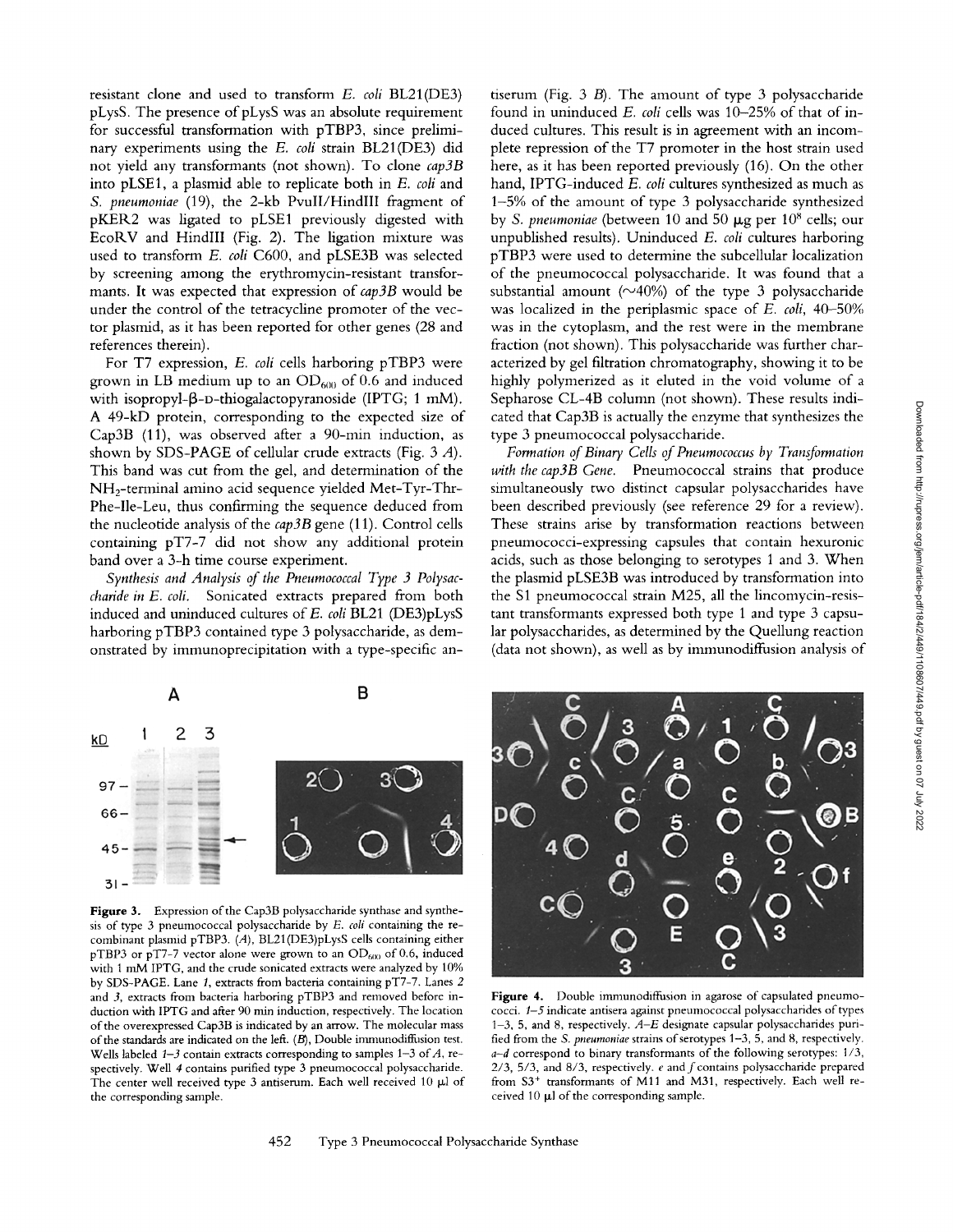cell extracts with specific antisera (Fig. 4). This result was not restricted to serotypes 1 and 3 because pneumococcal cells belonging to serotypes 2, 5, and 8, all of them producing capsules that contain glucuronic acid (30), also gave rise to binary transformants when transformed with pLSE3B. Furthermore, strains M11 and M31, two  $S2^-$  laboratory derivatives of the rough strain R36A, also synthesized type 3 capsule (but not type 2) when transformed with pLSE3B (Fig. 4). In every case, the type 3 polysaccharide produced was of high  $M_r$ , as demonstrated by gel filtration (not shown).

## **Discussion**

The molecular organization of the genes implicated in capsulation of *S. pneumoniae* is currently being studied. As in Gram-negative bacteria (31), genes involved in the synthesis of the sugar precursors and the polymerization reactions appear to be specific for any given capsular type also in *S. pneumoniae* (7-12, 32). Type 3--specific genes are arranged as an operon, and the promoter is located just upstream of the first specific gene *(cap3A)* (11). In type 19F, however, Guidolin and co-workers (32) suggested that upstream of the type-specific genes, the transcript included several open reading frames common to all pneumococci. Thus, it appears that diverse functional organizations of the capsular genes may exist in different pneumococcal serotypes.

Very few gene products thought to be implicated in capsule formation in Gram-positive bacteria have been identified biochemically so far. Among these, the *S. pyogenes hasA* codes for an enzyme that directs hyaluronic acid biosynthesis, the component of the capsule of this microorganism (33-35). It has been shown that HasA is necessary and sufficient to synthesize hyaluronic acid both in *Enterococcusfaecalis* and in *E. coli,* provided that the host bacterium produces the corresponding sugar nucleotides (UDP-GlcA and UDP-N-acetyl glucosamine) (36). This relationship appears also to be the case for the pneumococcal Cap3B synthase (Fig. 3 B). In addition to the omnipresent UDP-Glc, which plays a central role in the biosynthesis of most cellular polysaccharides, UDP-GlcA has been found both in *E. coli* (37-39) and in some *S. pneumoniae* serotypes (40). Since type 1 capsule contains galacturonic acid, a specific epimerase reaction is required to convert UDP-GlcA to UDP-GalA (41). Furthermore, since pTBP3 and pLSE3B contain exclusively the *cap3B* gene as an insert (Fig. 2), it is clear that the Cap3B synthase has both UDP-Glc and UDP-GlcA glycosyltransferase activities and possibly synthesizes the type 3 polysaccharide in a processive manner by monomer addition. In *S. pyogenes,* Dougherty and van de Rijn (34) speculated that HasA synthase may catalyze transfer of only one of the two sugars, N-acetyl glucosamine, to the nascent hyaluronic acid chain. Nevertheless, DeAngelis and Weigel (35) concluded that HasA is a synthase that possesses both glycosyl transferase activities that are required to polymerize hyaluronic acid.

volved in synthesis and polymerization. Region 3 is responsible for the translocation of the polysaccharide across the cytoplasmic membrane (42). The KpsMT proteins coded by genes located in region 3 and belonging to the family of ABC transporters (43) are capable of transporting a variety of acidic polysaccharides to the periplasm. Of particular interest is the finding reported here that  $\sim$ 50% of the pneumococcal type 3 polysaccharide synthesized in *E. coli* appears in the periplasmic space, although we can not determine whether the mechanism for this transport is the same as that for the homologous polysaccharide. In Gram-positive bacteria, the mechanism of polysaccharide transport has not been characterized so far. In type 19F pneumococci, it has been suggested that some of the genes

In *E. coli* and in other capsulated Gram-negative bacteria, the capsular polysaccharide determinants were shown to contain three phenotypically distinct regions associated with polysaccharide expression. Region 1 is necessary for the transport of mature, lipid-linked polysaccharide across the outer membrane and its assembly into a capsule. Region 2 is serotype specific and codes for the enzymes in-

located upstream of the specific capsular cluster (namely, *cps 19fA-D)* might be responsible for the transport of the intracellularly synthesized capsular polysaccharide (32). However, we have recently shown that the genes corresponding to those described by Guidolin et al. are not functional in pneumococci belonging to the type 3 serotype (11). The results reported here strongly suggest that another stillunknown mechanism may be responsible for the export of the capsular polysaccharide through the cytoplasmic membrane.

We have shown that the presence of the type 3 pneumococcal polysaccharide synthase is sufficient to direct the synthesis of a type 3 capsule in *S. pneumoniae* strains belonging to serotypes 1, 2, 5, and 8 (Fig. 4). It can be assumed that the mechanism of polysaccharide transport of the recipient cell is used for the formation of a type 3 capsule in the binary transformants. Early experimental evidence showed that when an unencapsulated mutant of type 3 is transformed with DNA from a capsulated strain of type 1, a minority (2-5%) of the transformants were of the binary type, i.e., they reacted with both types 1 and 3 antisera and synthesized two distinct polysaccharides (44). Transformation experiments with these stable binary strains suggested that a supernumerary gene cluster (i.e., type 1) had been inserted, presumably by homologous recombination, at a repeat element unlinked to the capsule locus (reviewed in 29). Recently, we have shown that copies of the DNA sequences located upstream of the *cap3ABC* operon are present in different locations in the genome (8). In contrast with this situation, the transformants described here resuited from the expression of the plasmid-borne *cap3B*  gene. In conclusion, provided that the corresponding sugar nucleotide precursors (UDP-Glc and UDP-GlcA) are present, *cap3B* appears to be the only gene required to direct type 3 polysaccharide biosynthesis in the pneumococcal strains or in *E. coli.*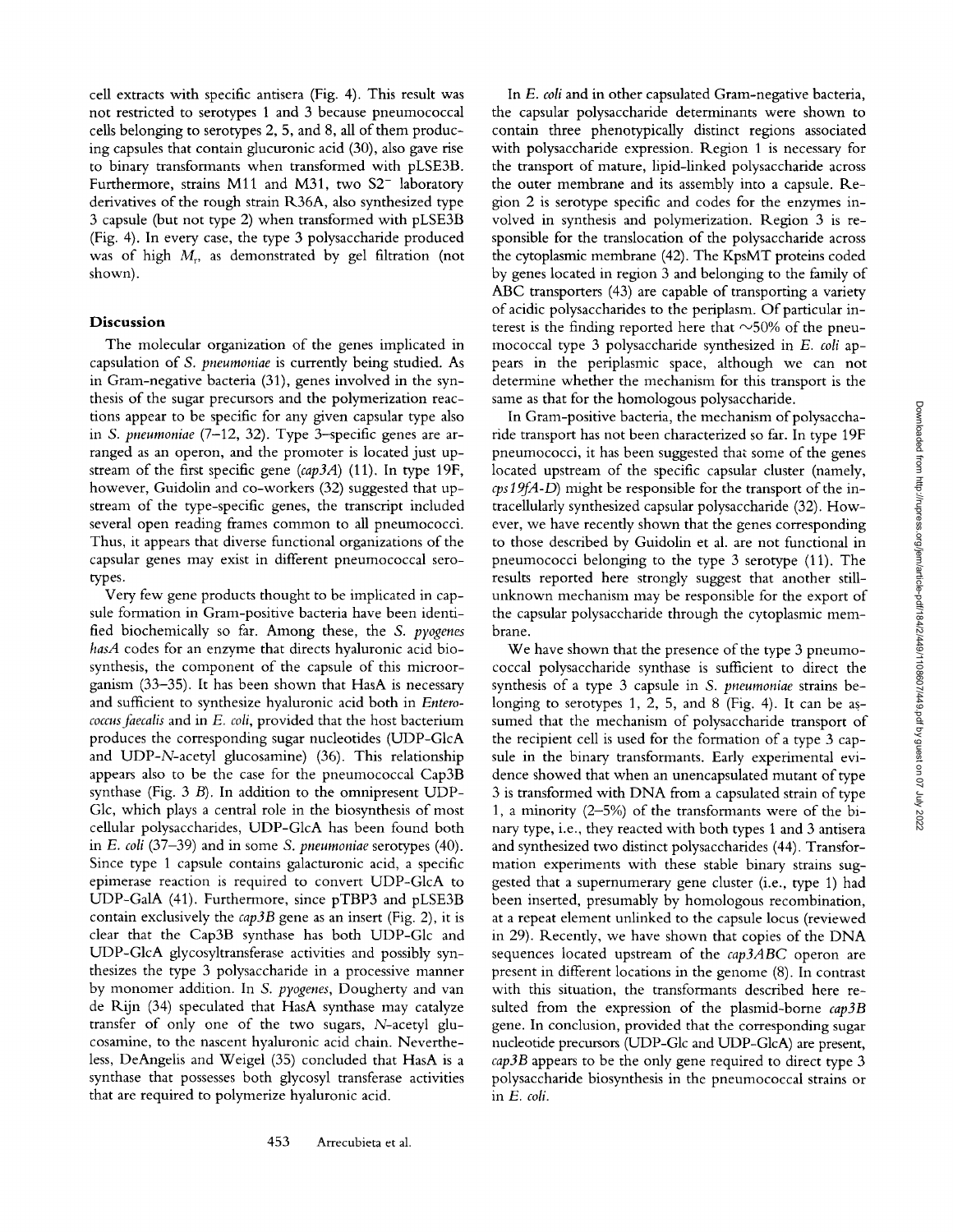We thank P. Garcia, J.L. Garcia, and E. Diaz for critical reading of the manuscript, and M. Sheehan for correcting the English version. The technical assistance of M. Carrasco and E. Cano, as well as the artwork by A. Hurtado and V. Muñoz are greatly acknowledged. We also thank L. Vicioso for performing the Quellung reactions.

This work was supported by grant PB-93-0115-C02-01 from the Dirección General de Investigación Científica y Técnica. C. Arrecubieta is a beneficiary of a fellowship from Eusko Jaurlaritza.

Address correspondence to Dr. Rubens L6pez, Departamento de Microbiologia Molecular, Centro de lnvestigaciones Biológicas, Velázquez 144, 28006 Madrid, Spain.

*Received for publication 11 April 1996.* 

#### **References**

- 1. Knecht, J.C., G. Schiffman, and R. Austrian. 1970. Some biological properties of pneumococcus type 37 and the chemistry of its capsular polysaccharide.J. *Exp. Med.* 132:475-487.
- 2. Henrichsen, J. 1995. Six newly recognized Wpes of *Streptococcus pneumoniae.\_]. Clin. Micwbiol.* 33:2759-2762.
- 3. Griffith, F. 1928. The significance of pneumococcal types. *J.* Hyg. 27:113-159.
- 4. Avery, O.T., C.M. MacLeod, and M. McCarty. 1944. Studies on the chemical nature of the substance inducing transformation of pneumococcal types. Induction of transformation by a deoxyribonucleic acid fraction isolated from pneumococcus type III. *J. Exp. Med.* 79:137-158.
- 5. Tomasz, A. 1994. Benefit and risk in the  $\beta$ -lactam antibioticresistance strategies of *Streptococcus pneumoniae* and *Staphylococcus aureus. Twnds Microbiol.* 2:380--385.
- 6. Reeves, R.E., and W.F. Goebel. 1941. Chemoinmmnological studies on the soluble specific substance of pneumococcus. V. The structure of the type III polysaccharide.J. *Biol. Chem,*  139:511-519.
- 7. García, E., P. García, and R. López. 1993. Cloning and sequencing of a gene involved in the synthesis of the capsular polysaccharide of *Streptococcus pneumoniae* type 3. *Mol, Gem Gem't.* 239:188-195.
- 8. Arrecubieta, C., R. L6pez, and E. Garcia. 1994. Molecular characterization of *cap3A,* a gene from the operon required for the synthesis of the capsule of *Streptococcus pueumoniae* type 3: sequencing of nmtations responsible for the unencapsulated phenotype and localization of the capsular cluster on the pneumococcal chromosome. J. Bacteriol. 176:6375-6383.
- 9. Dillard, J.P., and J. Yother. 1994. Genetic and molecular characterization of capsular polysaccharide biosynthesis in *Streptococcus pneumoniae* type 3. *Mol. Microbiol.* 12:959-972.
- 10. Dillard, J., M.W. Vandersea, and J. Yother. 1995. Characterization of the cassette containing genes for the type 3 capsular polysaccharide biosynthesis in *Streptococcus pneumoniae. J. Exp. Med.* 181:973-983.
- 11. Arrecubieta, C., E. García, and R. López. 1995. Sequence and transcriptional analysis of a DNA region involved in the production of capsular polysaccharide in *Streptococcus pneumoniac* type 3. *Gene (Amst.).* 167:1-7.
- 12. Arrecubieta, C., E. García, and R. López. 1996. Demonstration of UDP-glucose dehydrogenase activity in cell extracts of *Escherichia coli* expressing the pneumococcal *cap3A* gene required for the synthesis of type 3 capsular polysaccharide. J. *Bacteriol.* 178:2971-2974.
- 13. Bernheimer, H.P., I.E. Wermudsen, and R. Austrian. 1968.

Mutation in pneumococcus type Iil affecting multiple cistrons concerned with the synthesis of capsular polysaccharide. *J. Bacteriol.* 96:1099-1102.

- 14. Sfinchez-Puelles, J.M., C. Ronda, J.L. Garcia, P. Garcia, R. López, and E. García. 1986. Searching for autolysin functions. Characterization of a pneumococcal mutant deleted in the *lytA* gene. *Eur.J. Biodlem.* 158:289-293.
- 15. Lund, E., andJ. Henrichssen. 1978. Laboratory diagnosis, serology and epidemiology of *Streptococcus pneumoniae*. Methods *Microbiol.* 12:241-262.
- 16. Studier, F.W. 1991. Use of bacteriophage T7 lysozyme to improve an inducible T7 expression system. *J. Mot. Biol.* 219: 37-44.
- 17. Sambrook, J., E.F. Fritsch, and T. Maniatis. 1989. Molecular Cloning. A Laboratory Manual. Cold Spring Harbor Laboratory Press, Cold Spring Harbor, NY.
- 18. Tabor, S. 1990. Expression using the T7 RNA polymerase/ promoter system. In Current Protocols in Molecular Biology. F.M. Ausubel, R. Brent, R.E. Kingston, D.D. Moore, J.G. Seidman, J.A. Smith, and K. Struhl, editors. Green Publishing Associates Inc. and John Wiley & Sons, New York. Unit 16.2.
- 19. Ronda, C., J.L. Garcia, and R. L6pez. 1988. Characterization of genetic transformation in *Streptococcus oralis* NCTC 11427. Expression of the pneumococcal amidase in *S. oralis* using a new shuttle vector. *Mol. Gen. Genet.* 215:53-57.
- Tomasz, A. 1970. Cellular metabolism in genetic transforma-20. tion of pneumococci: requirement for protein synthesis during induction of competence. *J. Bacteriol.* 101:860-871.
- Bitter, T., and H.M. Muir. 1962. A modified uronic acid car-21. bazole reaction. *Anal. Biochem.* 4:330-334.
- 22. Howard, J.G., H. Zola, G.H. Chriestie, and B.M. Courtenay. 1971. Studies on inmmnological paralysis. V. The influence of molecular weight on the innnunogenicity, tolerogenicity and antibody-neutralizing activity of type 111 pneumococcal polysaccharide. *Immunology.* 21:535-546.
- 23. Ouchterlony, O., and L.A. Nilsson. 1973. Immunodiffusion and inmmnoelectrophoresis, *hi* Handbook of Experimental Imnmnology. D.M. Weir, editor. Blackwell *Scientific* Publications, Oxford. 19-21.
- 24. Laemmli, U.K. 1970. Cleavage of structural proteins during the assembly of the head of bacteriophage T4. *Nature (Lond.)*. 227:680-685.
- 25. Speicher, D.W. 1994. Methods and strategies for the sequence analysis of proteins on PVDF membranes. *Methods.* 6: *262-273.*